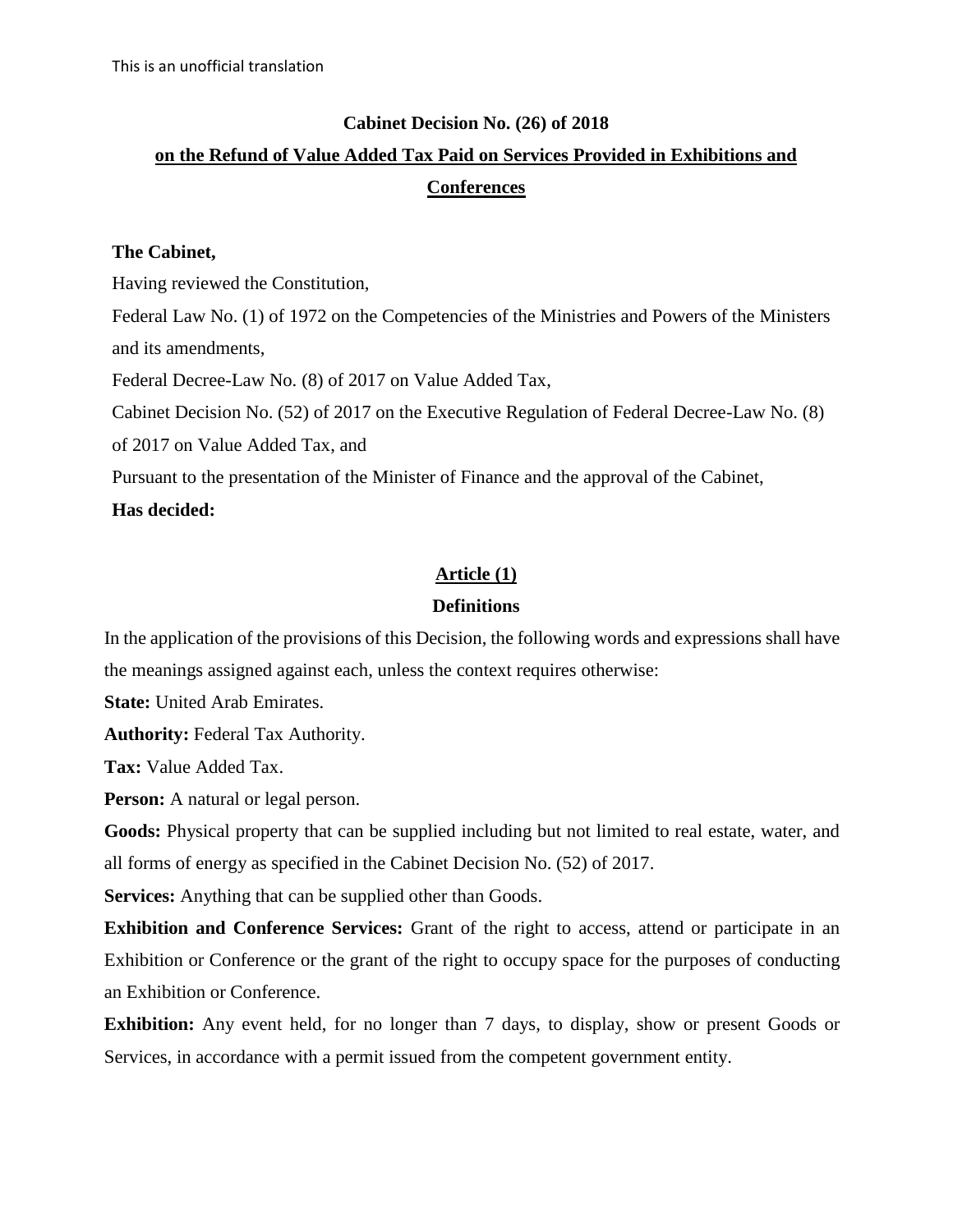**Conference:** Any formal meeting held, for no longer than 7 days, attended by people with a shared interest, in accordance with a permit issued from the competent government entity.

**Supplier:** Licensee by the Authority to provide Exhibition and Conference Services in accordance with the procedures and conditions specified by the Authority.

**Recipient:** Person to whom Exhibition and Conference Services are supplied or imported.

**Registrant:** The Taxable Person who has been issued with a Tax Registration Number.

**Tax Period**: The specified timeframe, for which Payable Tax shall be calculated and paid.

**Tax Return**: Information and data specified for Tax purposes and submitted by a Taxable Person in accordance with a form prepared by the Authority.

**Place of Establishment**: The place where a Business is legally established in a country pursuant to its decision of establishment, in which significant management decisions are taken or central management functions are conducted.

**Fixed Establishment**: Any fixed place of business, other than the Place of Establishment, in which the Person conducts his business regularly or permanently and where sufficient human and technology resources exist to enable the Person to supply or acquire Goods or Services, including the Person's branches.

## **Article (2)**

#### **Refund of Tax**

The Authority may return Tax to the Supplier of Exhibition and Conference Services provided that all of the following conditions are met:

- a. The Supplier requests the refund of Tax related to the provision of Exhibition and Conference Services on his Tax Return and in respect of the same Tax Period during which the date of supply of such services occurred.
- b. The refund request shall be equal or less than the Tax charged on the supply of Exhibition and Conference Services.
- c. The Recipient of the Exhibition and Conference Services does not have a Place of Establishment or a Fixed Establishment in the State.
- d. The Recipient of the Exhibition and Conference Services is not a Registrant or required to register in the State.